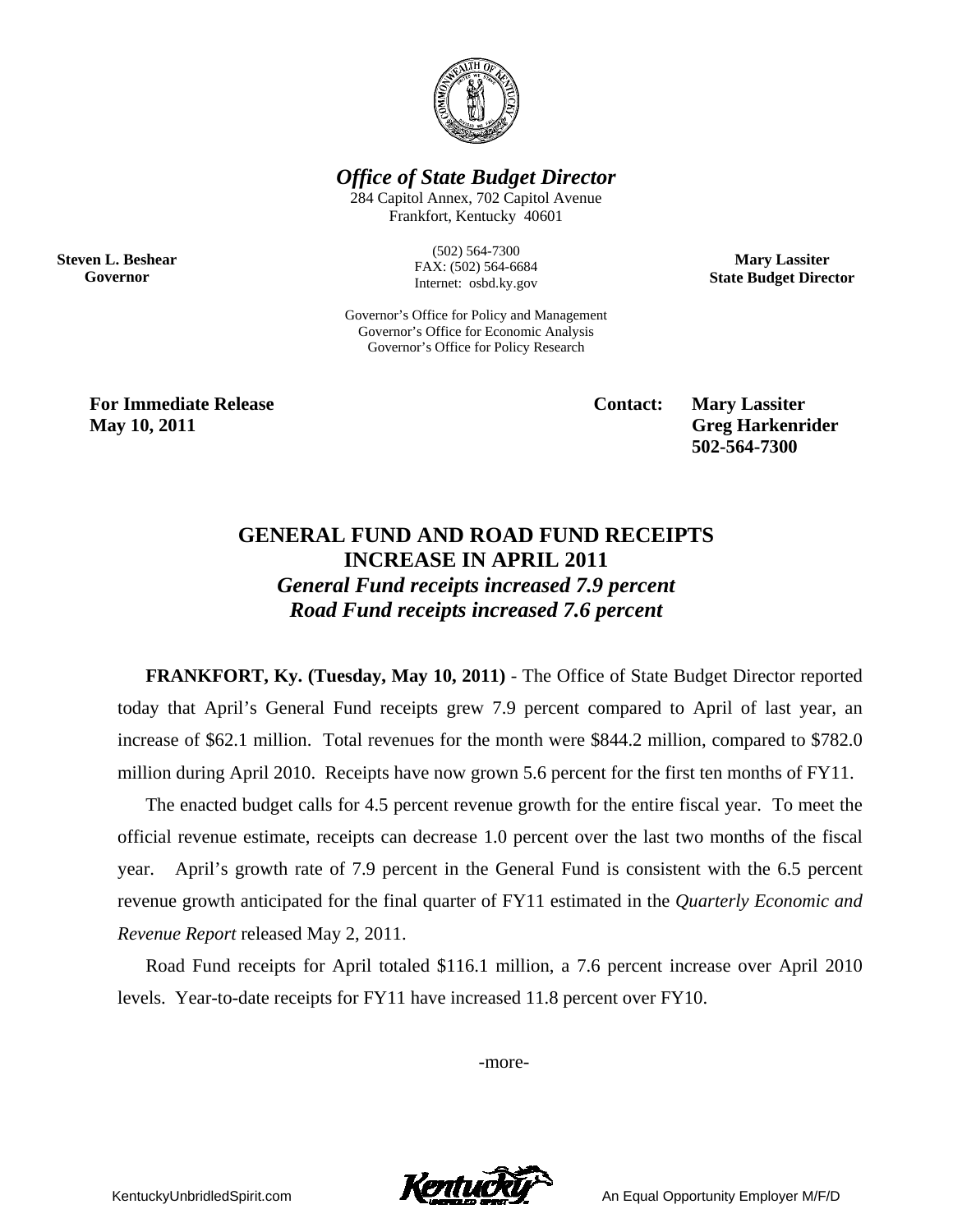State Budget Director Mary Lassiter observed that the robust rebound in General Fund receipts was further evidence of a growing state economy. "We are seeing improvement in the major taxes. The most recent interim outlook predicts collections to exceed the official estimate by approximately \$95.7 million, but \$31.1 million in severance collections will automatically be diverted to coal-impacted counties pursuant to the statutory formula. Additionally, the weatherrelated flooding and storm impacts facing many communities in the Commonwealth will necessitate increased necessary government expenditures. April's positive revenue report was expected and predicted in the recent quarterly report."

Among the major accounts:

- Sales and use tax receipts increased 3.6 percent for the month and have grown 4.3 percent year-to-date.
- Corporation income tax receipts grew 56.0 percent and have increased 21.6 percent for the year.
- Individual income tax collections rose 8.7 percent in April and have grown 6.5 percent though the first ten months of FY11.
- Property tax collections decreased 7.5 percent and are down 0.8 percent year-to-date.
- Cigarette tax receipts fell 6.5 percent and have now fallen 6.0 percent year-to-date.
- Coal severance tax receipts fell 11.3 percent and are up 8.0 percent through the first ten months of the fiscal year.

Road Fund receipts grew 7.6 percent in April 2011 with collections of \$116.1 million. The official Road Fund revenue estimate calls for an increase of 4.9 percent for the fiscal year. Based on year-to-date tax collections, revenues can decline 25.4 percent for the remainder of FY11 and meet the estimate. The most recent internal revenue estimate predicted revenues will grow 11.2 percent for the year, resulting in \$75.6 million more than budgeted. This forecast predicted 8.2 percent growth for the final quarter of FY11. Among the accounts, motor fuels rose 10.6 percent, motor vehicle usage revenue increased 11.8 percent, and license and privilege receipts rose 2.8 percent in April.

-30-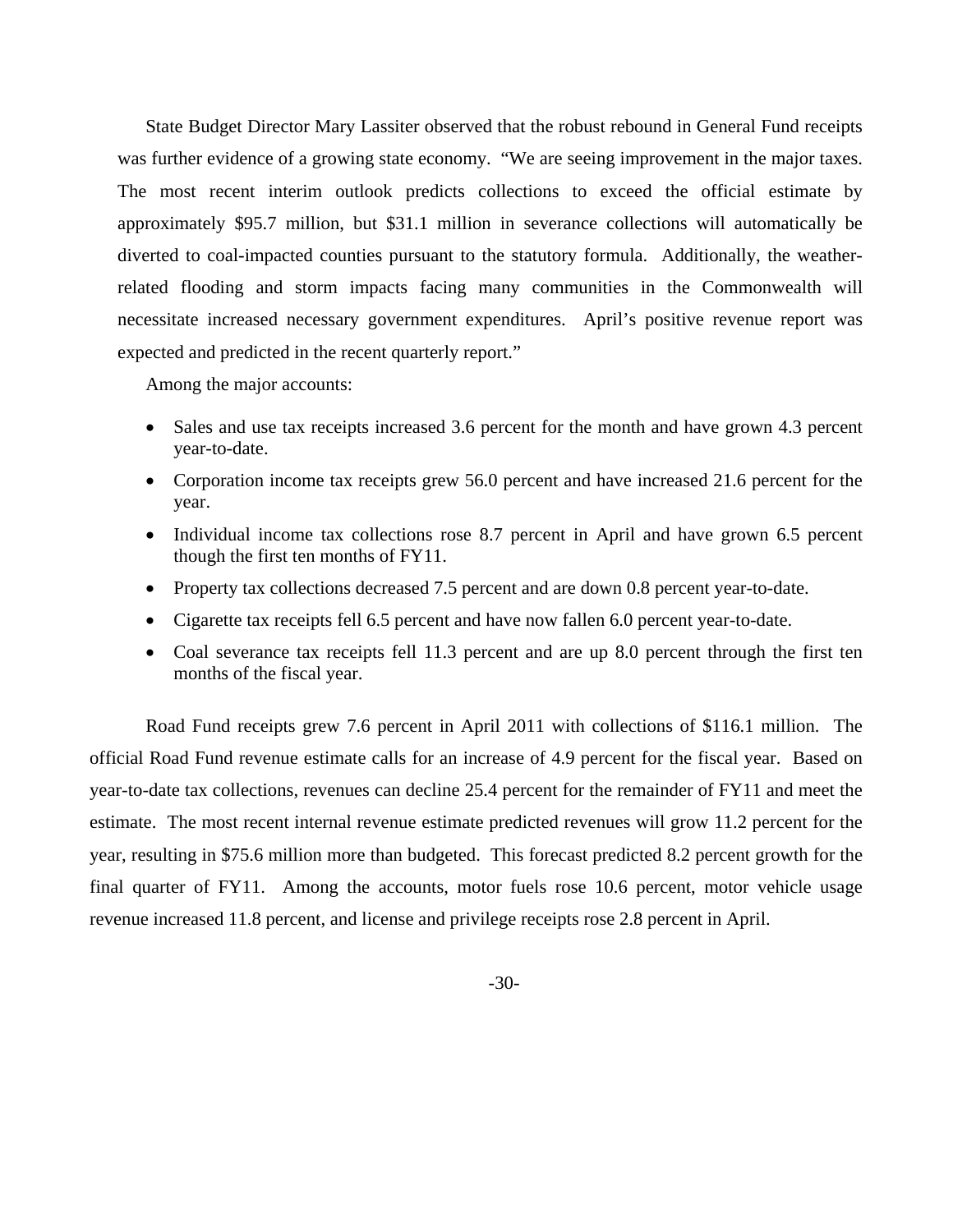## Volume 50 Number 10

## **KENTUCKY STATE GOVERNMENT REVENUE 1. GENERAL FUND REVENUE**

|                                                  | <b>APRIL</b>                   |                                |                          | <b>JULY THROUGH APRIL</b>          |                                    |                          |  |
|--------------------------------------------------|--------------------------------|--------------------------------|--------------------------|------------------------------------|------------------------------------|--------------------------|--|
|                                                  | 2011                           | 2010                           | % Change                 | FY 2011                            | FY 2010                            | % Change                 |  |
| <b>TOTAL GENERAL FUND</b><br><b>Tax Receipts</b> | \$844,158,168<br>\$820,401,658 | \$782,047,892<br>\$760,211,963 | 7.9%<br>7.9%             | \$7.170.768.694<br>\$6,925,600,598 | \$6,788,422,850<br>\$6,538,636,538 | 5.6%<br>5.9%             |  |
| Sales and Gross Receipts                         | \$302,939,973                  | \$296,015,816                  | 2.3%                     | \$2,889,922,166                    | \$2,800,461,089                    | 3.2%                     |  |
| <b>Beer Consumption</b>                          | 423,608                        | 540,923                        | $-21.7%$                 | 4,942,287                          | 5,070,562                          | $-2.5%$                  |  |
| <b>Beer Wholesale</b>                            | 3,157,082                      | 4,260,569                      | $-25.9%$                 | 42,062,225                         | 42,322,656                         | $-0.6%$                  |  |
| Cigarette                                        | 22,579,529                     | 24,159,858                     | $-6.5%$                  | 215,771,024                        | 229,456,948                        | $-6.0\%$                 |  |
| <b>Distilled Spirits Case Sales</b>              | 10,201                         | 9,376                          | 8.8%                     | (252, 033)                         | 90,368                             | $--$                     |  |
| <b>Distilled Spirits Consumption</b>             | 1,008,632                      | 929,367                        | 8.5%                     | 9,074,059                          | 8,920,858                          | 1.7%                     |  |
| <b>Distilled Spirits Wholesale</b>               | 2,655,304                      | 2,455,348                      | 8.1%                     | 23,317,545                         | 22,909,434                         | 1.8%                     |  |
| Insurance Premium                                | 278,479                        | 70,072                         | 297.4%                   | 87,952,051                         | 84,996,659                         | 3.5%                     |  |
| Pari-Mutuel                                      | 157,984                        | 165,887                        | $-4.8%$                  | 3,057,967                          | (586, 928)                         | $\overline{\phantom{a}}$ |  |
| Race Track Admission                             | $\Omega$                       | $\Omega$                       | $---$                    | 148,623                            | 152,816                            | $-2.7%$                  |  |
| Sales and Use                                    | 264,248,044                    | 254,990,681                    | 3.6%                     | 2,420,424,217                      | 2,321,375,230                      | 4.3%                     |  |
| Wine Consumption                                 | 225,702                        | 214,330                        | 5.3%                     | 2,146,351                          | 2,042,698                          | 5.1%                     |  |
| Wine Wholesale                                   | 1,156,136                      | 1,068,667                      | 8.2%                     | 11,434,138                         | 10,354,551                         | 10.4%                    |  |
| <b>Telecommunications Tax</b>                    | 5,202,671                      | 5,264,393                      | $-1.2%$                  | 51,931,659                         | 55,586,460                         | $-6.6%$                  |  |
| <b>Other Tobacco Products</b>                    | 1,828,301                      | 1,861,135                      | $-1.8%$                  | 17,795,704                         | 17,522,753                         | 1.6%                     |  |
| <b>Floor Stock Tax</b>                           | 8,299                          | 25,210                         | $-67.1%$                 | 116,350                            | 246,025                            | $-52.7%$                 |  |
| License and Privilege                            | \$72.947.807                   | \$59,012,590                   | 23.6%                    | \$551,142,324                      | \$449,906,246                      | 22.5%                    |  |
| Alc. Bev. License Suspension                     | 15,118                         | 64,300                         | $-76.5%$                 | 317.725                            | 446,775                            | $-28.9%$                 |  |
| Coal Severance                                   | 22,326,002                     | 25,157,195                     | $-11.3%$                 | 237,284,197                        | 219,753,699                        | 8.0%                     |  |
| <b>Corporation License</b>                       | 186,408                        | 379,867                        | $-50.9%$                 | 10,428,550                         | 2,682,727                          | 288.7%                   |  |
| Corporation Organization                         | 0                              | 23                             | $-100.0%$                | 56,400                             | 148,879                            | $-62.1%$                 |  |
| <b>Occupational Licenses</b>                     | 22,379                         | 11,902                         | 88.0%                    | 121,750                            | 111,551                            | 9.1%                     |  |
| Oil Production                                   | 540,771                        | 697,110                        | $-22.4%$                 | 6,259,540                          | 6,166,483                          | 1.5%                     |  |
| Race Track License                               | 0                              | 0                              | $---$                    | 216,450                            | 226,750                            | $-4.5%$                  |  |
| <b>Bank Franchise Tax</b>                        | 9.901.657                      | 31,006                         | 31834.2%                 | 88,267,129                         | 68,266,681                         | 29.3%                    |  |
| Driver License Fees                              | 56,788                         | 60.089                         | $-5.5%$                  | 511,354                            | 500,658                            | 2.1%                     |  |
| <b>Minerals Severance</b>                        | 1,192,140                      | 978,197                        | 21.9%                    | 11,298,113                         | 11,098,711                         | 1.8%                     |  |
| Natural Gas Severance                            | 2,400,435                      | 2,809,732                      | $-14.6%$                 | 20,311,590                         | 18,084,157                         | 12.3%                    |  |
| <b>Limited Liability Entity</b>                  | 36,306,108                     | 28,823,168                     | 26.0%                    | 176,069,526                        | 122,419,177                        | 43.8%                    |  |
| Income                                           | \$414,515,601                  | \$374,505,567                  | 10.7%                    | \$2,933,631,568                    | \$2,733,075,769<br>144,927,882     | 7.3%                     |  |
| Corporation                                      | 24,603,086                     | 15,773,749                     | 56.0%                    | 176,170,762                        |                                    | 21.6%                    |  |
| Individual                                       | 389,912,515                    | 358,731,818                    | 8.7%                     | 2,757,460,806                      | 2,588,147,887                      | 6.5%                     |  |
| Property                                         | \$21,459,463                   | \$23,198,063                   | $-7.5%$                  | \$488,278,786                      | \$492,239,950                      | $-0.8\%$                 |  |
| Building & Loan Association                      | 8,944                          | 251,725                        | $-96.4%$                 | 218,723                            | 350,024                            | $-37.5%$                 |  |
| General - Real                                   | 4,597,651                      | 3,646,340                      | 26.1%                    | 244,260,160                        | 245,466,126                        | $-0.5%$                  |  |
| General - Tangible                               | 11,073,810                     | 24,437,730                     | $-54.7%$                 | 170,544,613                        | 175,721,846                        | $-2.9%$                  |  |
| <b>Omitted &amp; Delinquent</b>                  | (4,219,631)                    | 5,976,420                      | $---$                    | 25,149,308                         | 25,550,321                         | $-1.6%$                  |  |
| <b>Public Service</b>                            | 9,987,588                      | (11, 118, 863)                 | $\overline{\phantom{a}}$ | 46,800,350                         | 43,873,149                         | 6.7%                     |  |
| Other                                            | 11,101                         | 4,710                          | 135.7%                   | 1,305,633                          | 1,278,483                          | 2.1%                     |  |
| Inheritance                                      | \$5,413,539                    | \$3,134,626                    | 72.7%                    | \$34,717,320                       | \$32,391,976                       | 7.2%                     |  |
| Miscellaneous                                    | \$3,125,275                    | \$4,345,302                    | $-28.1%$                 | \$27,908,433                       | \$30,561,508                       | $-8.7\%$                 |  |
| <b>Legal Process</b>                             | 1,988,184                      | 1,931,463                      | 2.9%                     | 17,096,571                         | 18,468,393                         | -7.4%                    |  |
| T. V. A. In Lieu Payments<br>Other               | 1,134,733<br>2,358             | 2,400,284<br>13,555            | $-52.7%$<br>$-82.6%$     | 10,722,557<br>89,304               | 11,934,807<br>158,308              | $-10.2%$<br>$-43.6%$     |  |
| <b>Nontax Receipts</b>                           | \$23,719,092                   | \$21,669,778                   | 9.5%                     | \$241,667,119                      | \$247,085,116                      | $-2.2%$                  |  |
| <b>Departmental Fees</b>                         | 2,821,176                      | 3,017,910                      | $-6.5%$                  | 23,832,762                         | 23,556,779                         | 1.2%                     |  |
| PSC Assessment Fee                               | 245                            | (2,952)                        | $\scriptstyle \cdots$    | 8,728,458                          | 8,365,641                          | 4.3%                     |  |
| Fines & Forfeitures                              | 2,533,943                      | 2,405,919                      | 5.3%                     | 22,188,087                         | 24,547,617                         | $-9.6%$                  |  |
| Interest on Investments                          | 50,826                         | 74,977                         | $-32.2%$                 | 561,496                            | 697,854                            | -19.5%                   |  |
| Lottery                                          | 17,677,561                     | 17,500,000                     | 1.0%                     | 161, 177, 561                      | 162,000,000                        | $-0.5%$                  |  |
| Sale of NOx Credits                              | 4,125                          | 6,900                          | $-40.2%$                 | 26,638                             | 615,830                            | $-95.7%$                 |  |
| Miscellaneous                                    | 631,214                        | (1,332,976)                    | ---                      | 25, 152, 117                       | 27,301,396                         | $-7.9%$                  |  |
| Redeposit of State Funds                         | \$37,418                       | \$166,150                      | $-77.5%$                 | \$3,500,977                        | \$2,701,197                        | 29.6%                    |  |